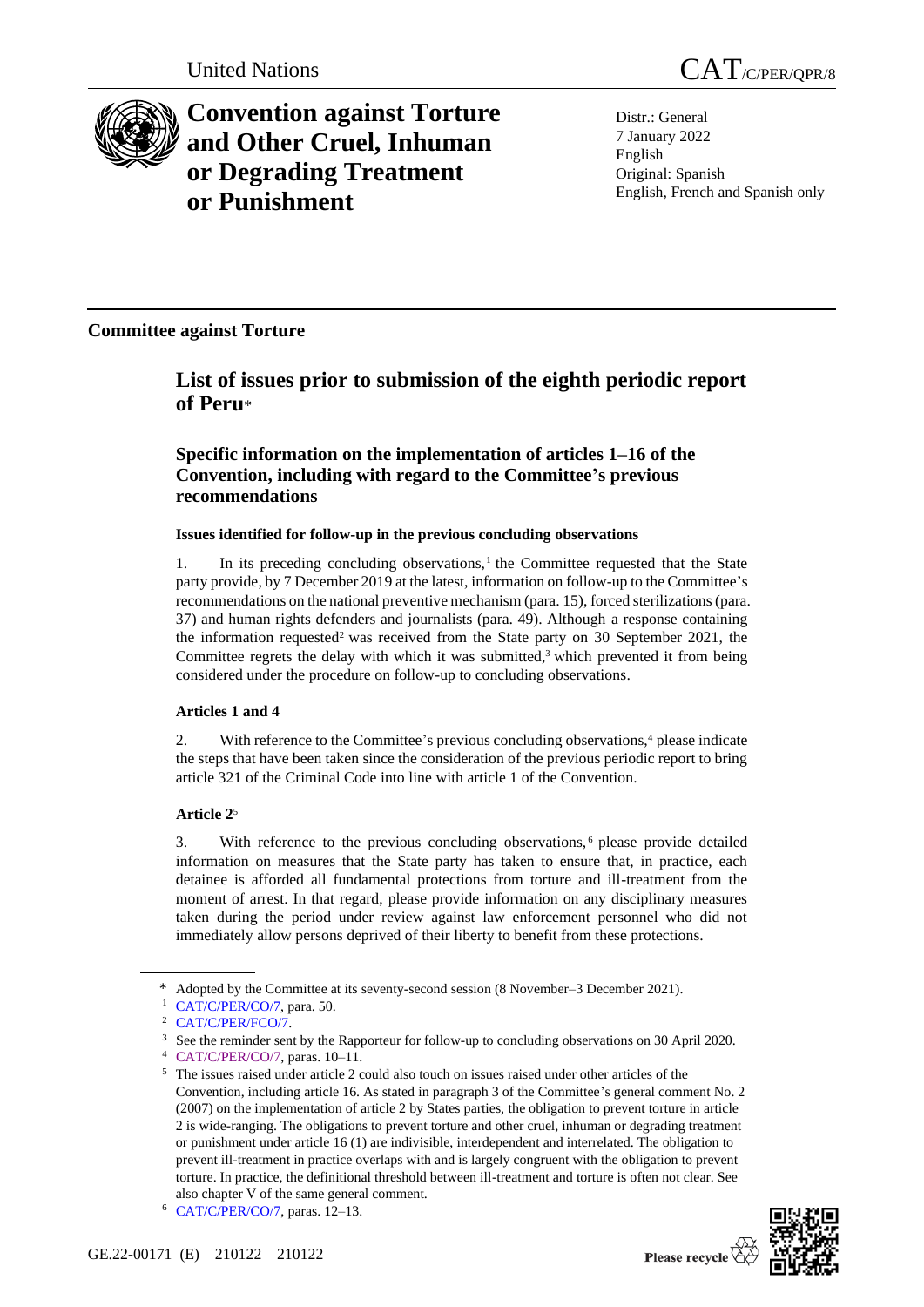4. Bearing in mind the previous concluding observations,<sup>7</sup> please provide information on the steps that have been taken to combat gender-based violence, particularly with regard to cases involving the acts or omissions of State authorities or other entities for which the State party is responsible under the Convention. Please also provide updated information on the protection and support services available to victims of gender-based violence related to acts or omissions of State authorities. Please include comprehensive statistical data, disaggregated by age and ethnic origin or nationality of the victims, on the number of complaints of gender-based violence made since the consideration of the seventh periodic report of Peru and on the investigations, prosecutions, convictions and sentences resulting from those complaints. Please indicate whether the State party has taken any specific steps to discourage the use of conciliation and other forms of alternative dispute resolution in cases involving criminal allegations of violence against women. Please provide updated information on the measures taken to improve mandatory training programmes for judges, prosecutors and law enforcement officials on the prosecution of gender-based violence and to carry out public awareness-raising campaigns concerning all forms of violence against women.

5. Please provide updated data, disaggregated by the victims' age, sex and ethnic origin or nationality, on the number of complaints received, investigations carried out, proceedings initiated and convictions returned in cases of trafficking in persons since the consideration of the State party's previous periodic report. Please also provide information on the provision of redress to victims of trafficking during the period under review, including data on the number of persons who benefited from protection and support measures for victims.

#### **Article 3**

6. Please provide detailed information on any policy and institutional changes in the area of asylum and refugee protection, in particular since the closure of land borders as a result of the coronavirus disease (COVID-19) pandemic. Bearing in mind the Committee's previous concluding observations,<sup>8</sup> please describe the measures taken during the period under review to ensure that no one is returned to a country where he or she would be at risk of torture. Please comment on reports that the online system for processing asylum applications has been out of service since October 2020. Please explain how, in practice, the State party ensures effective access to the refugee status determination procedure. Please indicate the measures taken to ensure compliance with procedural safeguards against refoulement. Please indicate whether the State party has taken the necessary steps to allow applications for asylum to be submitted to the Special Commission for Refugees at border posts, police stations and military posts and ensure that the officials assigned to those posts and stations receive the relevant training. Please also provide information on measures to identify vulnerable persons, such as victims of torture or similar trauma, among asylum seekers in Peru and to ensure that their specific needs are taken fully into consideration and addressed in a timely manner. Please indicate whether all persons whose expulsion, return or extradition has been ordered are informed of their rights to seek asylum and to appeal a decision authorizing an expulsion, and note whether such appeals have suspensive effect. Please provide information on how the State party ensures that asylum seekers have access to legal aid and interpretation services during the asylum procedure.

7. Please indicate how many asylum applications have been received during the period under review, how many such applications have been granted and how many of those that have been granted were granted because the applicant had been tortured or might be tortured if returned to his or her country of origin. Please provide updated information on any avenues for appeal, any appeals that have been filed and the outcome of those appeals. Please include information, disaggregated by sex, age and country of origin or receiving country, on the number of persons who have been returned, extradited or expelled since the consideration of the State party's previous report. Please provide a detailed account of the grounds for returning those persons and a list of the countries to which they were returned. Has the State party put in place mechanisms to monitor the situation of vulnerable individuals and groups

<sup>7</sup> Ibid., paras. 38–39.

<sup>8</sup> Ibid., paras. 46–47.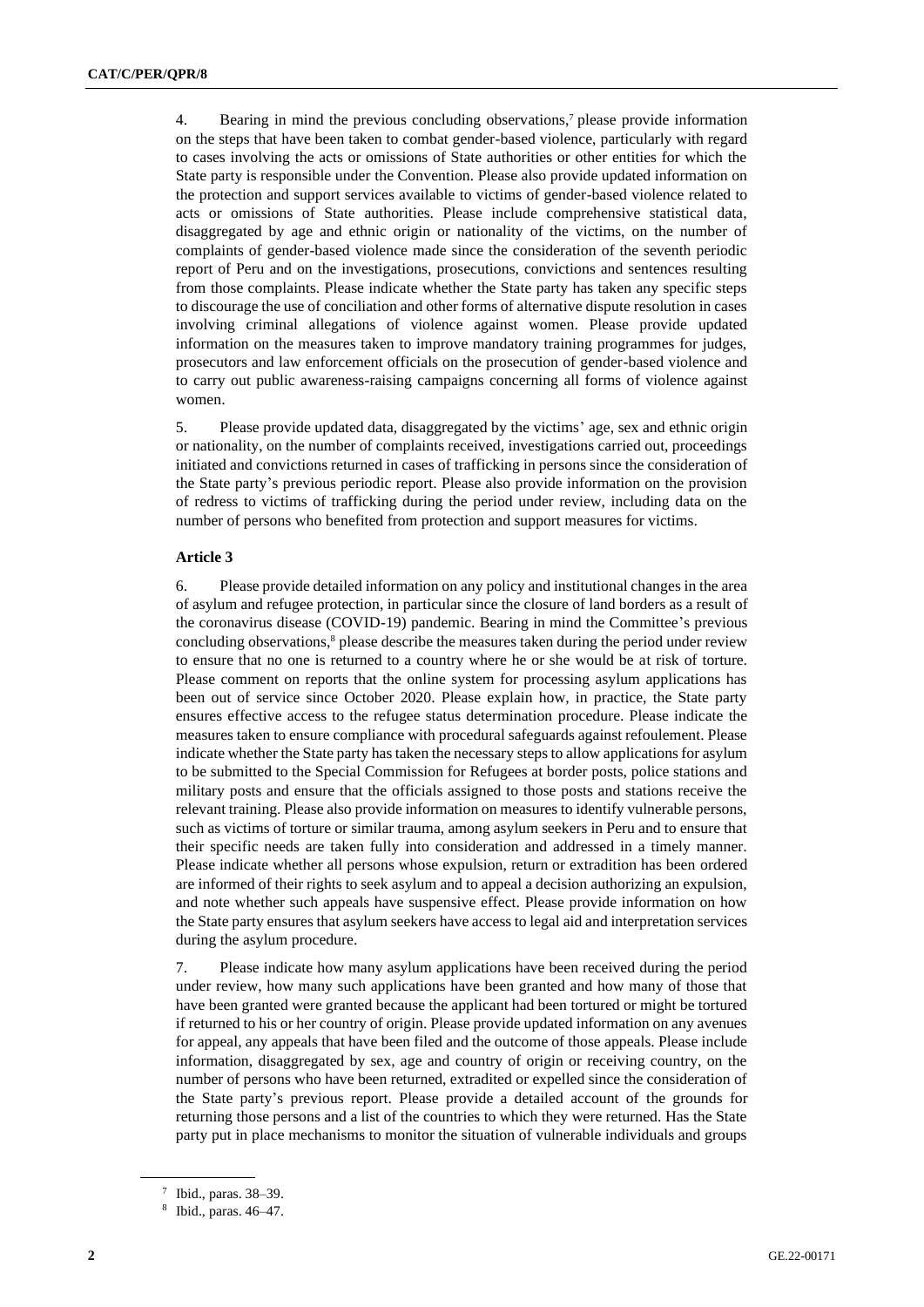in the countries to which they are returned? Please indicate what measures the State party has taken to prevent collective expulsions and to ensure that all expulsion orders are based on an individual assessment and are conducted in strict compliance with the principle of nonrefoulement. Please also indicate what steps the State party has taken to prevent summary returns and collective expulsions and to ensure that all expulsion orders are based on an individual assessment and are conducted in strict compliance with the principle of nonrefoulement.

8. Please indicate how many returns, extraditions and expulsions have been carried out by the State party during the period under review on the basis of the acceptance of diplomatic assurances or equivalent guarantees and in how many cases the State party has offered such assurances or guarantees. Please also provide details of the measures that have been taken in such cases with regard to follow-up.

#### **Articles 5–9**

9. Please provide information on the legislative and other measures taken by the State party during the period under review to implement article 5 of the Convention, in particular to establish its jurisdiction over cases of torture where the alleged offender is present in any territory under its jurisdiction and it does not extradite him or her. Please inform the Committee of any extradition treaties concluded with other States parties and indicate whether the offences referred to in article 4 of the Convention are included as extraditable offences in such treaties. Please clarify what treaties or agreements on mutual legal and judicial assistance the State party has entered into, and whether such treaties or agreements have led in practice to the transfer of any evidence in connection with prosecutions concerning torture or ill-treatment. Please provide examples.

## **Article 10**

10. With reference to the previous concluding observations,<sup>9</sup> please provide updated information on the training programmes on human rights and the prohibition of torture that the State party has developed to ensure that all public servants, particularly members of the National Police and the Armed Forces, personnel of the judicial branch, prison staff and other persons who may be involved in the custody, interrogation or treatment of any individual subjected to any form of arrest, detention or imprisonment, have full knowledge of the provisions of the Convention and the prohibition of torture and are aware that breaches will not be tolerated, that they will be investigated and that those responsible will be prosecuted. Please indicate whether law enforcement officials receive adequate training on the Basic Principles on the Use of Force and Firearms by Law Enforcement Officials. Please provide information on the programmes used to train police officers and other law enforcement officials in non-coercive investigation techniques. Please indicate in each case the number, institutions and percentage of public servants who have benefited from such training programmes. Please also indicate whether the State party has considered establishing a methodology for evaluating the effectiveness and impact of its training programmes in reducing the number of cases of torture and ill-treatment. If so, please provide information in this regard. Please also provide information on the measures taken to give effect to the provisions of article 10 (2) of the Convention. Lastly, please provide detailed information on training programmes that enable judges, prosecutors, forensic doctors and medical personnel who work with persons deprived of liberty to detect and document the physical and psychological effects of torture and indicate whether the programmes contain specific training on the Manual on the Effective Investigation and Documentation of Torture and Other Cruel, Inhuman or Degrading Treatment or Punishment (Istanbul Protocol).

#### **Article 11**

11. Please describe the procedures in place to implement article 11 of the Convention and provide information on interrogation rules, instructions, methods and practices or arrangements for custody, especially those adopted or revised since the consideration of the State party's previous periodic report. Please also indicate the frequency with which they are

<sup>9</sup> Ibid., paras. 17 (e), 21 (d) and 30–31.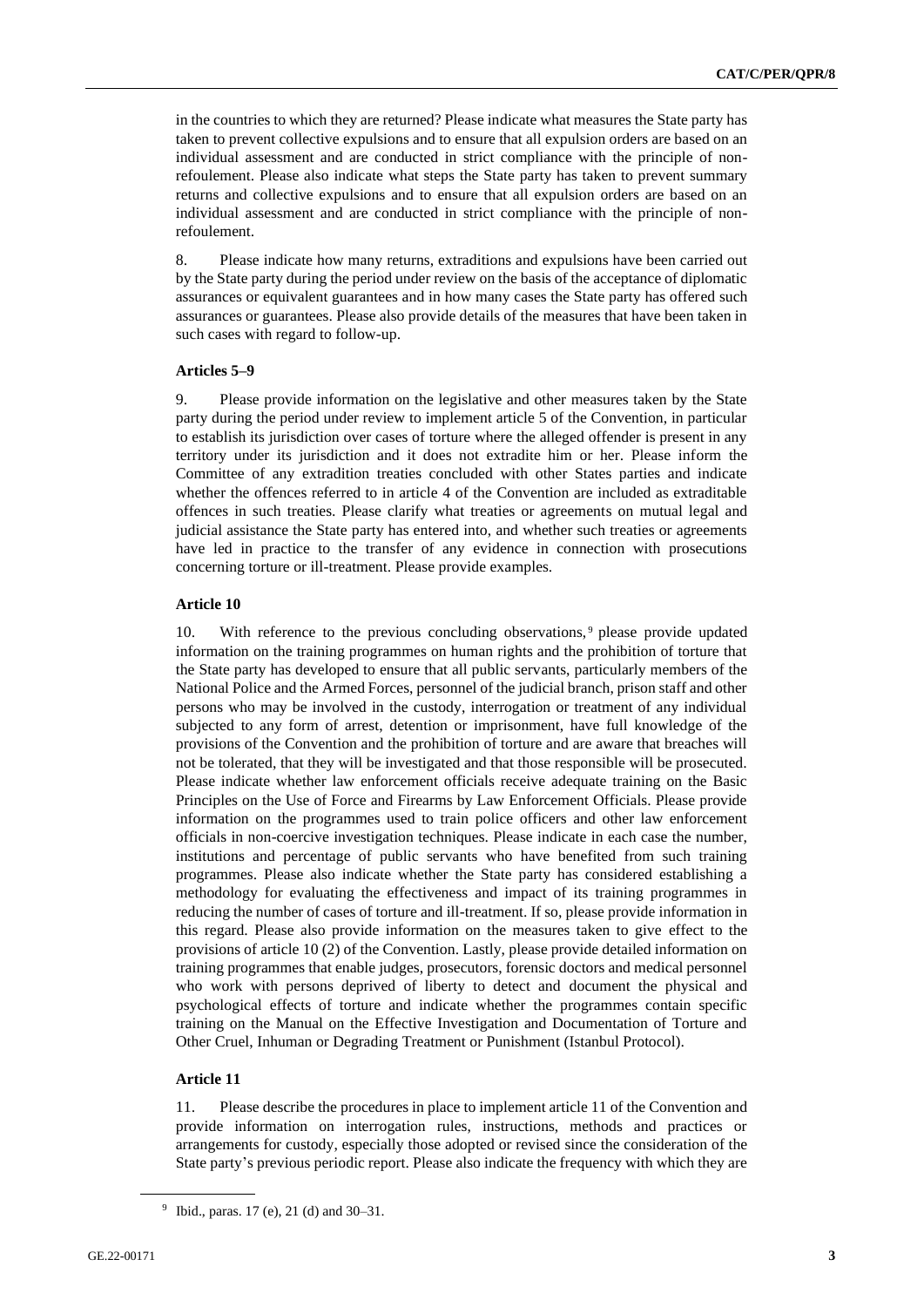revised. Please also indicate what steps have been taken to ensure that all law enforcement officials can be effectively identified at all times when carrying out their functions.

12. With reference to the previous concluding observations, <sup>10</sup> please describe the measures taken by the State party to improve conditions of detention, including those aimed at reducing prison overcrowding and promoting the use of alternatives to deprivation of liberty, both before and after trial. Please provide statistical data, disaggregated by sex, age and ethnic origin or nationality, on the numbers of pretrial detainees and convicted prisoners and on the occupancy rate of all places of detention. Please specify what laws and policies are in force regarding the use of pretrial detention and indicate what steps are taken to prevent the excessive use of such detention. Please provide information on measures to ensure that pretrial detainees are separated from convicted persons. Please also provide information on any action taken in response to the Committee's concerns regarding the inadequate food and water, poor lighting, ventilation and heating and insufficient sanitation and hygiene facilities in detention centres. Please indicate the measures that have been taken to continue to ensure that the methods of searching prison inmates and their visitors are not degrading.

13. Please provide information on steps taken by the State party during the period under review to meet the special needs of women and minors in detention.<sup>11</sup> Please indicate whether prisons have protocols on the treatment of certain groups of inmates, such as persons with disabilities, foreign nationals, older persons and lesbian, gay, bisexual, transgender and intersex persons.<sup>12</sup>

14. Please indicate how the State party ensures that the necessary human and material resources are allocated for proper medical care in prisons, including obstetric and gynaecological care for women prisoners. <sup>13</sup> Please provide detailed information on the measures that have been taken to ensure that detainees receive medical screenings upon their arrival in prison and to stop the spread of infectious diseases within prisons.<sup>14</sup> Please also indicate what measures have been taken to treat drug addiction in prisons. In addition, please indicate whether the strategies and programmes for the prevention and detection of suicide in prisons have been reviewed.<sup>15</sup>

15. Bearing in mind the previous concluding observations,<sup>16</sup> please provide statistical data on the number of deaths of persons deprived of their liberty during the period under review, disaggregated by place of detention, sex, age, ethnic origin or nationality and cause of death. Please describe how these deaths were investigated, what the outcome of the investigations was and what measures have been taken to prevent similar cases in the future. Please indicate whether, in any of these cases, the relatives of the deceased received compensation. Please provide information on acts of inmate-on-inmate violence, including cases involving possible negligence by prison officials, and on the number of complaints filed in that regard and the results of investigations into those complaints. Please also provide information on the measures taken during the period under review to ensure security inside prisons. In this regard, please provide information on the investigation into the deaths of nine inmates in a riot at the Miguel Castro Castro prison, east of Lima, on 27 April 2020.

16. In light of the previous concluding observations,<sup>17</sup> please provide information on the steps taken by the State party to ensure that its legislation and practices relating to the use of solitary confinement in detention centres, including youth diagnostic and rehabilitation centres, are in line with international standards.

17. Please provide details on the efforts made by the State party to alleviate overcrowding and improve the facilities and material conditions in youth diagnostic and rehabilitation centres. Please also provide information on the specific steps taken by the State party in

<sup>10</sup> Ibid., paras. 24–25.

 $11$  Ibid., paras. 24 and 25 (f).

<sup>12</sup> Ibid., para. 23.

<sup>13</sup> Ibid., paras. 24 and 25 (e).

<sup>14</sup> Ibid., paras. 28 and 29 (e).

<sup>&</sup>lt;sup>15</sup> Ibid., paras. 28 and 29 (f).

<sup>16</sup> Ibid., paras. 28–29.

<sup>17</sup> Ibid., paras. 26–27.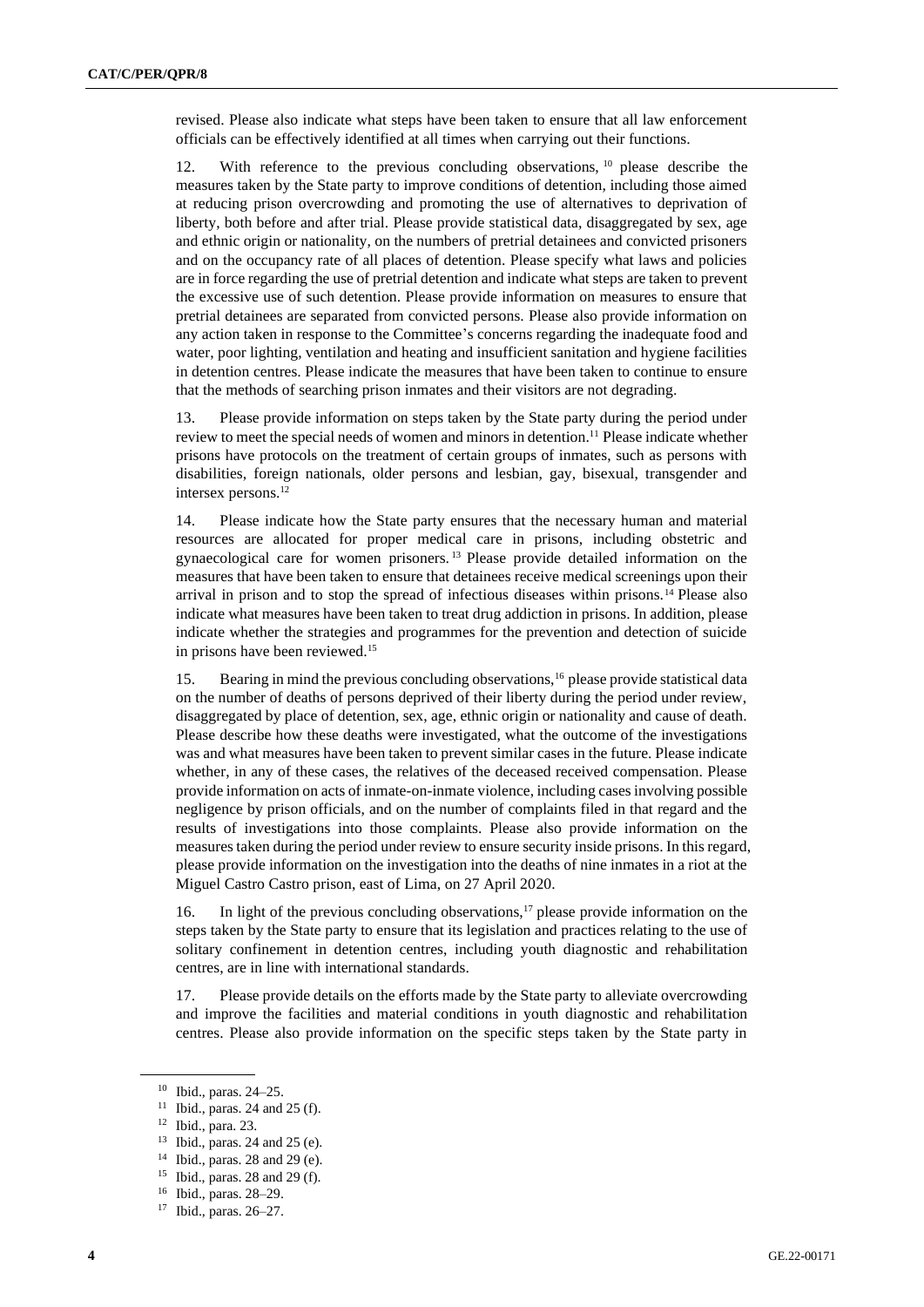response to concerns raised about the lack of access to adequate medical services and the absence of an internal complaints mechanism, among other irregularities identified by the national preventive mechanism during its visits to youth diagnostic and rehabilitation centres, child and adolescent protection centres run by the National Police and residential care centres. Please also provide detailed information on the investigation into alleged assaults on children in these centres.

18. Please provide updated data on the number of asylum seekers and immigrants in an irregular administrative situation who are deprived of liberty in the State party. Please indicate any measures taken by the State party during the period under review to ensure that detention of asylum seekers and immigrants in an irregular situation is only used as a last resort, where necessary and for as short a period as possible, and to further implement in practice alternatives to the deprivation of liberty.

19. Bearing in mind the previous concluding observations, <sup>18</sup> please provide detailed information on any investigations conducted during the period under review into complaints of shortcomings or irregularities in the use of electroconvulsive therapy on individuals admitted to the Hermilio Valdizán National Hospital, located in Santa Anita, a district in the Province of Lima. Please also provide information on protocols on the use of restraint and seclusion measures in psychiatric and social care institutions. Please provide information on the number of persons deprived of their liberty in psychiatric hospitals and other institutions for persons with intellectual or psychosocial disabilities. Please also describe the situation with respect to alternative forms of treatment, such as community-based rehabilitation services and other outpatient treatment programmes.

20. In line with the previous concluding observations<sup>19</sup> and in light of the State party's response regarding the action it has taken in follow-up to them,<sup>20</sup> please provide information on the visits to places of deprivation of liberty by the national preventive mechanism during the period under review and on the measures taken by the State party in response to the recommendations made by the mechanism. Please specify whether the places visited included psychiatric hospitals and other institutions for persons with intellectual or psychosocial disabilities. Please describe the steps taken to ensure that the national preventive mechanism has the budget, facilities, resources and functional autonomy needed for it to fully execute its mandate. Please indicate whether the staff of the national preventive mechanism have expertise in the law and health care and whether they can enter, freely and unannounced, all places of deprivation of liberty and hold private conversations with the people imprisoned or detained there. Please also specify whether non-governmental organizations are authorized to enter prisons to verify and monitor respect for the rights of persons deprived of their liberty.

#### **Articles 12 and 13**

21. With reference to the previous concluding observations,<sup>21</sup> please provide statistical data, disaggregated by sex, age, ethnic origin or nationality and place of detention, on allegations of torture, ill-treatment and excessive use of force during the period under review. Please also provide information on investigations, disciplinary and criminal proceedings, convictions and the criminal or disciplinary sanctions imposed. Please provide examples of relevant cases or judicial decisions. According to the information in the Committee's possession, on 27 March 2020, the Congress of Peru adopted the Police Protection Act (No. 31012), which, among other things, eliminates the explicit requirement of proportionality in the use of force by the police and grants officers special legal protections, such as a presumption of reasonableness in the use of lethal force by members of the police force. Please give the reasons for these provisions and explain how they are consistent with articles 2, 11, 12, 13 and 16 of the Convention.

22. In light of the previous concluding observations,  $2<sup>2</sup>$  please indicate the specific steps that the State party has taken to prevent and combat attacks by the police on individuals based

<sup>18</sup> Ibid., paras. 42–43.

<sup>19</sup> Ibid., paras. 14–15.

<sup>20</sup> [CAT/C/PER/FCO/7,](http://undocs.org/en/CAT/C/PER/FCO/7) paras. 2–10.

<sup>21</sup> [CAT/C/PER/CO/7,](http://undocs.org/en/CAT/C/PER/CO/7) paras. 16–17 and 20–23.

<sup>22</sup> Ibid., paras. 22–23.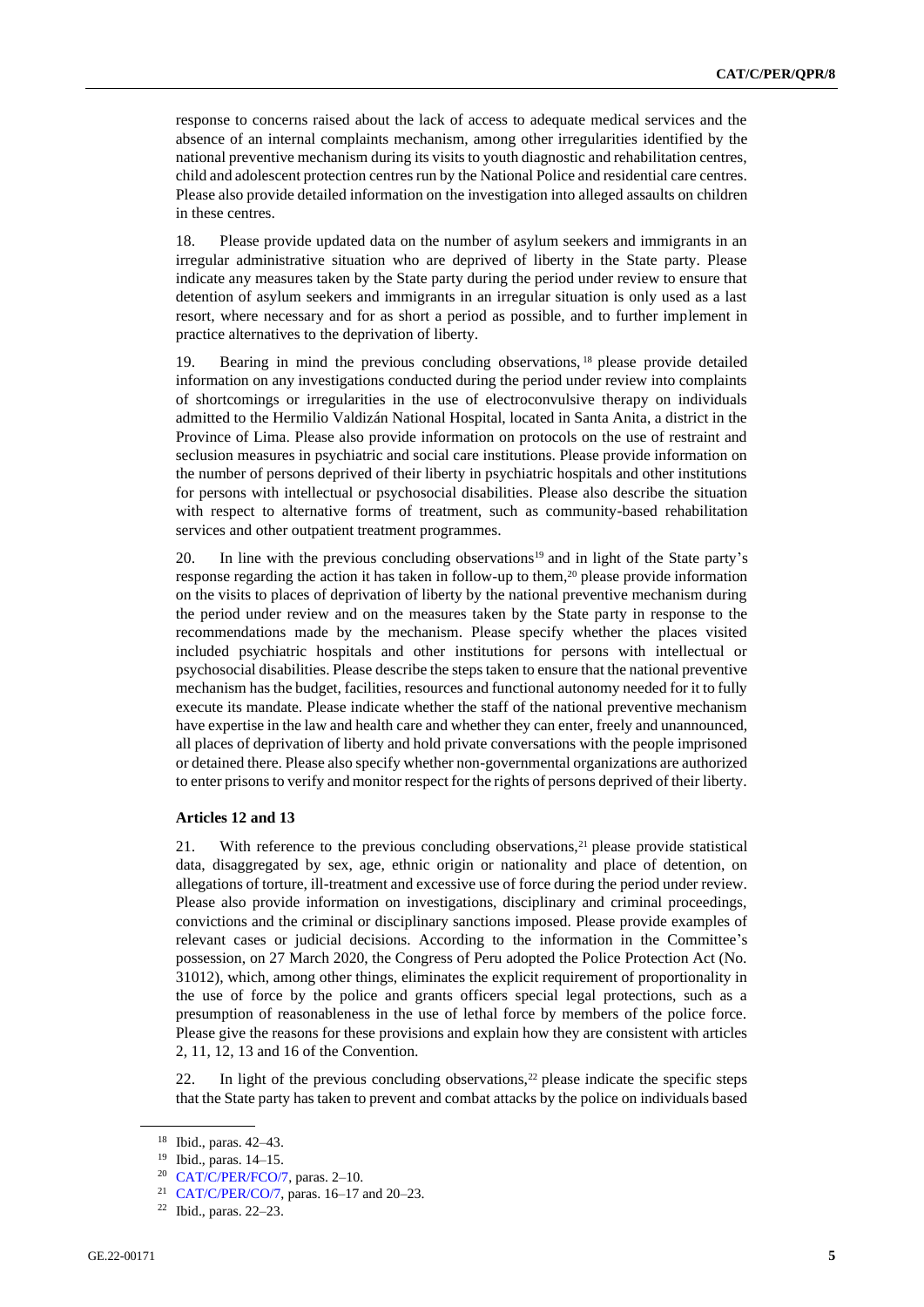on those individuals' actual or perceived sexual orientation or gender identity. In particular, please provide statistical data, broken down by the victims' age, sex and ethnic origin or nationality, on complaints, investigations, prosecutions and convictions in cases involving attacks by the police on lesbian, gay, bisexual, transgender and intersex persons. Please also comment on reports of abuses, acts of intimidation and extortion, excessive use of force, harassment and sexual assault against sex workers by members of the Peruvian National Police, municipal security services and the armed forces.

23. With reference to the previous concluding observations, <sup>23</sup> please indicate what progress has been made in the investigation and prosecution of acts of torture and other serious human rights violations that took place during the internal armed conflict from 1980 to 2000.

#### **Article 14**

24. Bearing in mind the previous concluding observations,<sup>24</sup> please provide information on redress and compensation measures, including means of rehabilitation, ordered by the courts or other State bodies and effectively provided to victims of torture or their families since the consideration of the previous periodic report. This information should include the number of requests for compensation that have been made, the number granted and the amounts ordered and actually provided in each case. Please also provide information on ongoing reparation programmes, including those providing for the treatment of trauma and other forms of rehabilitation, that are offered to victims of torture and similar trauma, and on the material, human and budgetary resources allocated to these programmes to ensure their effective functioning. Please indicate the scope and degree of implementation of the Comprehensive Reparations Plan for victims of the violence that occurred between 1980 and 2000 and the resources that have been allocated for it to be properly implemented. Has the State party eliminated the discriminatory exceptions, noted by the Committee, to official recognition as a victim of torture and eligibility for reparation programmes for victims of violence related to the internal armed conflict?

### **Article 15**

25. In light of the previous concluding observations,<sup>25</sup> please provide information on the specific measures that have been adopted to ensure respect in practice for the principle of the inadmissibility of evidence obtained through torture. Please also provide examples of any cases that have been dismissed by the courts owing to the introduction of evidence or testimony obtained through torture or ill-treatment.

#### **Article 16**

26. With reference to the previous concluding observations  $26$  and the information provided by the State party on the action it has taken in follow-up to them, <sup>27</sup> please provide updated information on measures taken to ensure the safety and physical integrity of journalists and human rights defenders, including members of indigenous peoples' organizations and land rights defenders. How many complaints of acts of violence and intimidation against journalists and human rights defenders have been filed during the period under review? Please provide detailed information on the outcome of the investigations and criminal proceedings relating to such complaints and the sanctions imposed on the individuals responsible for attacks, acts of intimidation and other criminal acts targeting journalists and human rights defenders. Please indicate the status of the draft protocol to protect human rights defenders provided for in Vice-Ministerial Decision No. 007-2016-JUS.

<sup>23</sup> Ibid., paras. 32–33.

<sup>24</sup> Ibid., paras. 34–35.

<sup>&</sup>lt;sup>25</sup> Ibid., paras.  $18-19$  and 31 (d).

<sup>26</sup> Ibid., paras. 48–49.

<sup>27</sup> [CAT/C/PER/FCO/7,](http://undocs.org/en/CAT/C/PER/FCO/7) paras. 37–55.